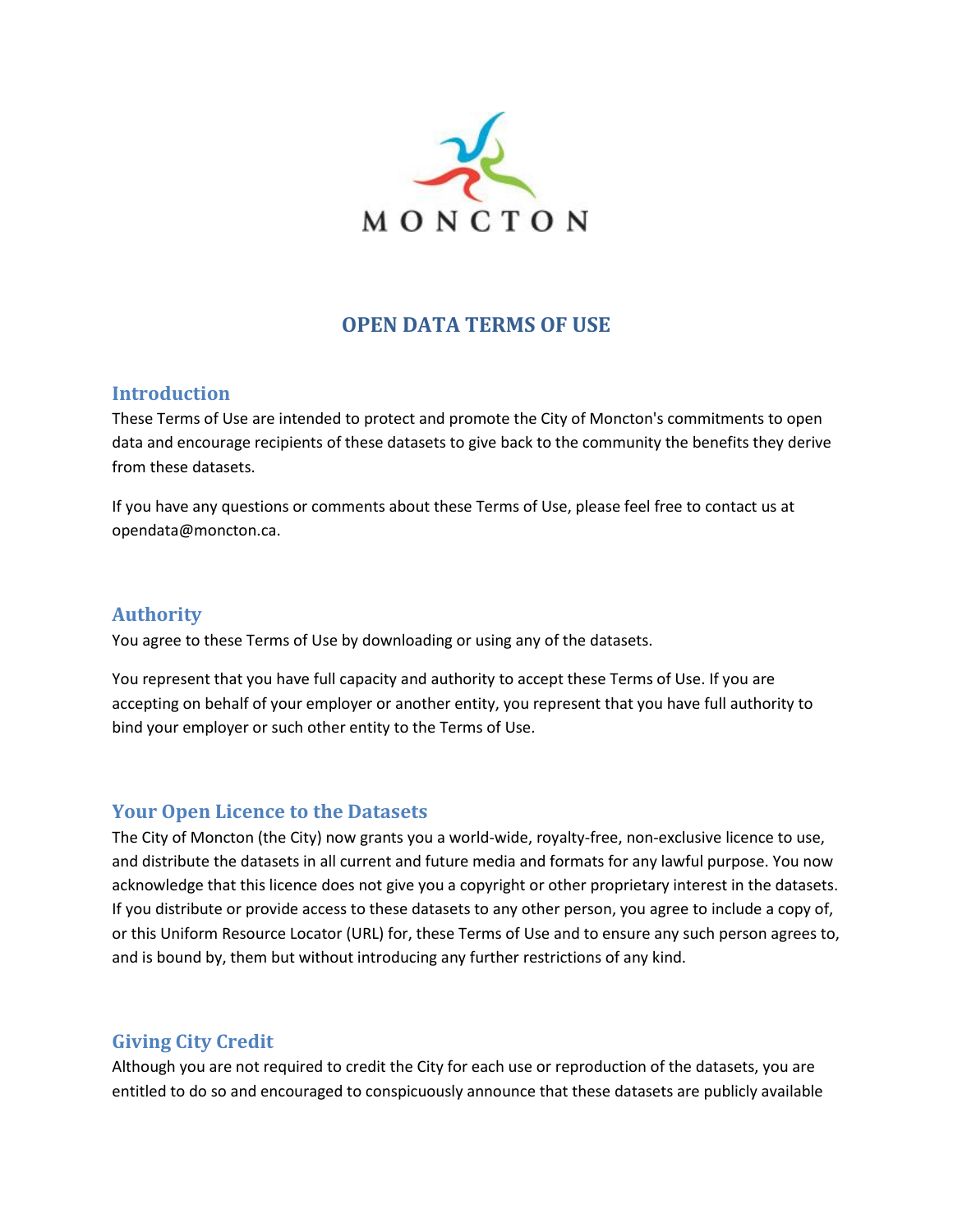from the City under these Terms of Use. Upon the request of the City, you may be required to remove a credit from future uses or reproductions should the City, in its sole discretion, decide that such credit is not in the public interest.

## **Future Changes to Datasets/ Terms of Use**

The City may at any time and from time to time add, delete, or change the datasets or these Terms of Use. Notice of changes may be posted on the home page for these datasets or this page. Any change is effective immediately upon posting, unless otherwise stated.

#### **Compliance with Law**

Your Responsibility You assume sole responsibility for your use and reproduction of the datasets and for complying with all applicable laws and industry standards.

### **No Warranty with Datasets**

You get NO WARRANTIES, none of any kind, in respect to the datasets or your use of them. For example (but without limiting the total intended scope of the preceding sentence):

1. while reasonable efforts have been made in preparing these datasets for use by you, the City does not give any promises as to the completeness, currency or accuracy of the datasets or that access will be continuous;

2. the City does not make any promise that the datasets are free and clear of any possible third party copyright, moral rights, other proprietary right or other claim;

You accept these datasets on an "as is, where is" basis and agree to use them solely at your own risk.

## **Exclusion of Liability**

You agree that you will not and cannot sue the City for anything which the City does or does not do (even if intentional or negligent) in connection with the datasets and your use or inability to use them. Without limiting the general scope of the preceding sentence, this means that the City and its officers, employees, representatives and agents are not liable on any legal theory or basis for any direct, incidental, indirect, special, punitive, exemplary or consequential damages or losses, including without limitation, loss of revenue or anticipated profits, loss of goodwill, loss of business, loss of data, computer failure or malfunction or any other damages or losses arising from your access to, and use of, the datasets.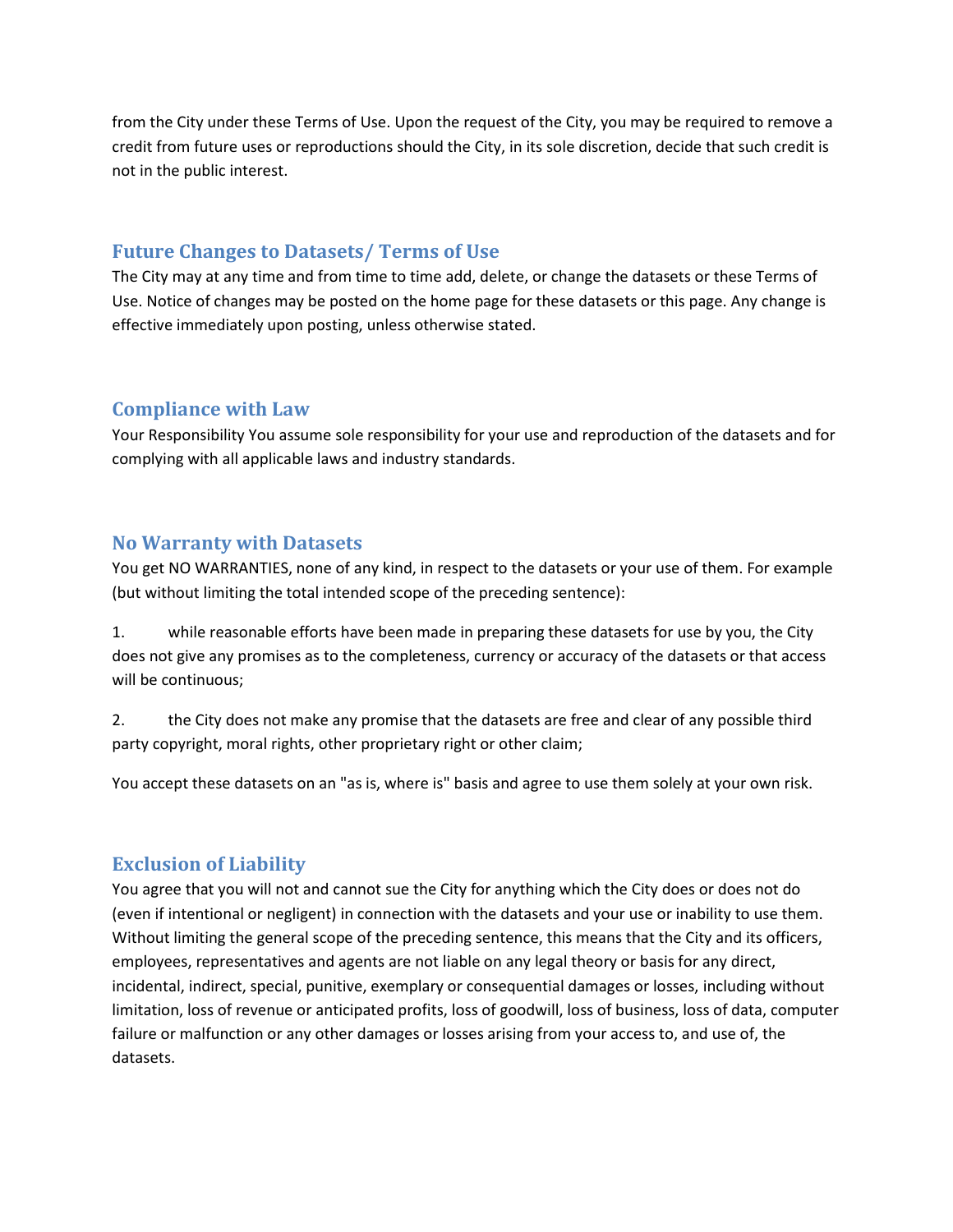## **Liability for Not Complying with Terms of Use**

If, as a result of your breach of these Terms of Use, the City gets sued or is required to pay someone money, you agree to protect the City and reimburse the City for everything which you cause the City to suffer. This means that you agree to defend, indemnify and hold harmless the City and all of its officers, employees, representatives and agents from any and all liabilities incurred in connection with any claim arising from any breach by you of these Terms of Use, including reasonable legal fees and costs. You agree to cooperate fully in the defence of any such claim. The City reserves the right to assume, at its own expense, the exclusive defence and control of any matter otherwise subject to indemnification by you. You agree not to settle any matter without the written consent of the City.

## **Cancellation for Non-Compliance**

The City may, in its sole discretion, cancel or suspend your access to the datasets without notice and for any reason, including anything which the City, in its sole discretion, believes is a breach of these Terms of Use or is otherwise unlawful or harmful to others. In the event of cancellation or suspension, you will no longer be authorized to use or reproduce these datasets, and the City may use any means possible to enforce its decision. Such cancellation or suspension will not affect any person who has received the datasets from you and who is otherwise in compliance with these Terms of Use.

## **No Endorsement**

You may not publicly represent or imply that the City is participating in, or has sponsored, approved or endorsed the manner or purpose of your use or reproduction of the datasets.

#### **No Association**

You may not use any trade-mark, official mark, official emblem or logo of the City, or any of its other means of promotion or publicity, without the City's prior written consent nor in any event to represent or imply an association or affiliation with the City.

#### **No Waiver**

You agree that, if the City does not exercise or enforce any legal right or remedy contained in these Terms of Use (or that the City has the benefit of under any applicable law), this will not be taken to be a formal waiver of the City's rights and that those rights or remedies will still be available to the City. Any waiver of any provision of these Terms of Use will be effective only if the City expressly states in a signed writing that it is waiving a specified provision.